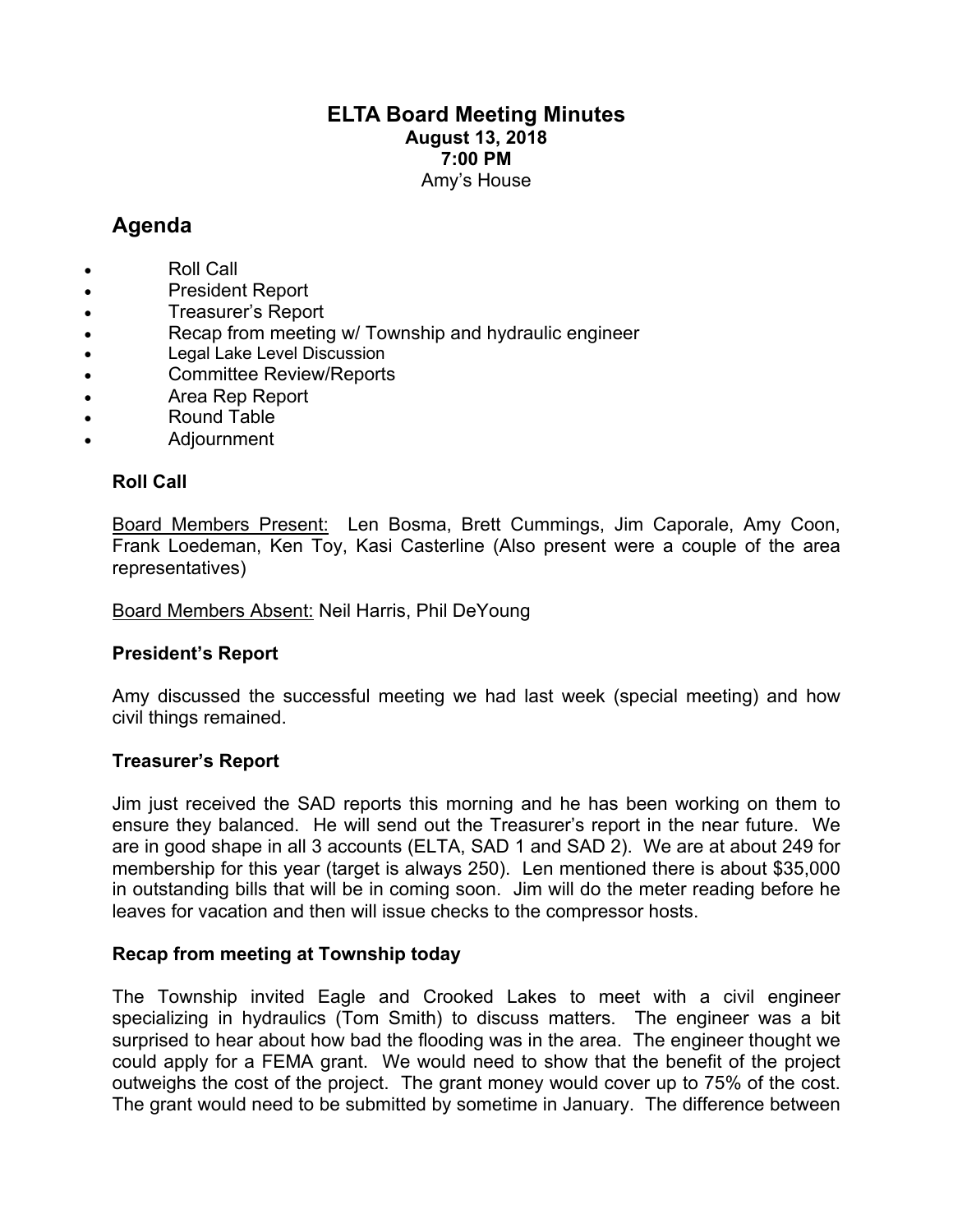this plan and what was proposed by the deputy drain commissioner last week is the cost sharing (85% on us with drain commissioner proposal vs 25% on us with FEMA grant) and the Township would control things with FEMA project vs drain commissioner in control with county proposal). In general the board was of the opinion that FEMA brings a level of expertise to the issue that would not be present with the local drain commission.

The engineer was also going to look into whether it was helpful or not to establish a legal lake level. We are hopeful that he will get back to us or Crooked Lake in the next week or two with that answer.

A few of us met with Jennifer (RLS) after the meeting. Jennifer seemed to favor establishing the legal lake level to bring attention to the issue with the County.

#### Discussion on ELTA involvement

There were few to no reasons presented for not pursuing the FEMA project. That said, there seems to be some apprehension on setting a concrete figure for where to put the drain or what is the high level. The question came up whether we can try to proceed with both options (getting FEMA money and legal level with County), and the general response is yes we should try to pursue both at once, but we need to get a little more information for both plans first. The Township appears to be taking notice and listening to our problems. Jim indicated that the engineer that was brought in by the Township was the same engineer who has studied the high-water mark on Eagle Lake previously.

There was discussion on paying for the engineer out of Eagle Lake money (privately) and getting a recommendation and cost estimates before looking to do the legal lake level. That would allow us to figure out what the plan before just signing over rights to the County. This way we would know what the potential answers are without marching down a path we can't back out of.

The folks that attended the meeting thought that the Township Board was likely to take action to proceed.

There was discussion about doing a survey of the lake to find out what damage has taken place and to how many homes. We discussed the fact that it's not just the lakes, it is Vineyards, Barrington Shores, Mystic Estates, Pine Island…etc.

Len recommended that we publicize the Township meeting in 2 weeks and try to pack the house with people to support. We might be on the agenda, but if not, then we can flood the public comment.

There was discussion on how we tackle the two potential options. The majority believed it would be best to explain to everyone via all communication channels possible that a new potential solution came to light today and we want a week or so to explore it before moving forward with the petition to establish a legal lake level.

#### **Lake Quality Committee Report**